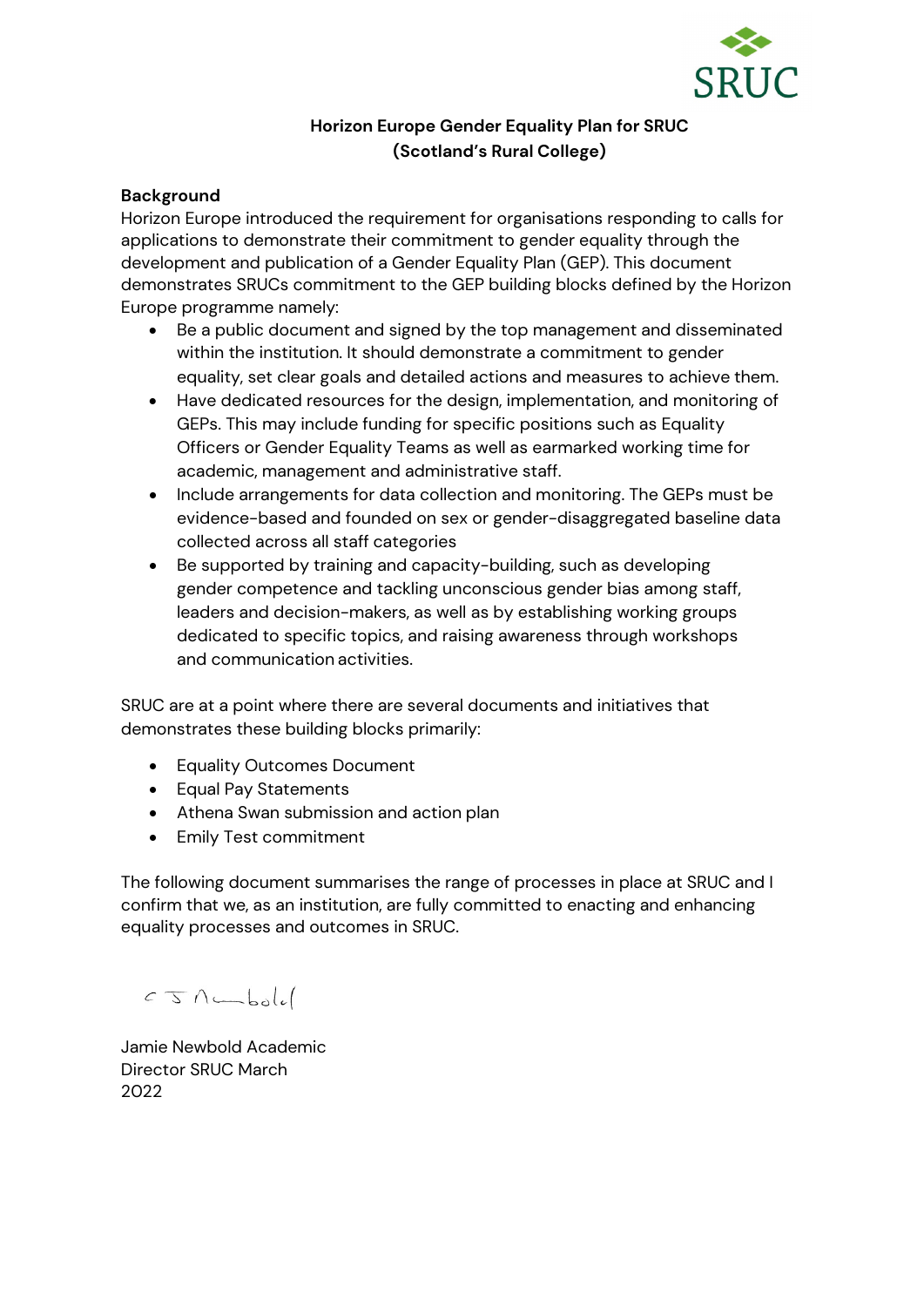

## **SRUC Gender Equality Plan**

Our [Strategic Plan 2018-22](https://www.sruc.ac.uk/media/vonbarn1/sruc-strategy-2018-2022.pdf) [a](https://www.sruc.ac.uk/media/vonbarn1/sruc-strategy-2018-2022.pdf)rticulates how the work undertaken by SRUC links to the UN Sustainable Development Goals (UNSDGs; now integrated within the Scottish Government's Purpose and revised National Performance Framework), specifying both Good Health and Wellbeing and Gender Equality. These UNSDGs will underpin our approach and activities providing a basis for our wider Equality, Diversity and Inclusion agenda as we move forward into the next stage of SRUC's development and growth.

Underpinning our strategic vision are our Values (RISE) :

- **Respect** everyone's contribution by ensuring that they have the opportunity to participate and be heard
- **Innovate** for success by considering the different skills, knowledge and experience that each individual colleague or student can bring
- **Support** each other by implementing the policies and practices that will develop the supportive culture we aspire to and by calling out those who do not
- **Excel** in everything we do by being a strong advocate for inclusion and giving it due consideration in our day-to-day activity thereby supporting SRUC to meet its objectives in this respect

SRUC is required to comply with the Equality Act 2010 and The Public Sector Equality Duty (PSED) requirements within it, as well as the Scotland specific requirements created by secondary legislation (Equality Act 2010 (Specific Duties) (Scotland) Regulations 2012). As an HEI and public body SRUC also needs to meet various obligations, particularly the Scottish Code of Good Higher Education Governance (2017) and the Gender Representation on Public Boards (Scotland) Act 2018 which address gender balance in leadership and decision- making. Our most recent publications are :

- [Gender Pay Gap Report](https://www.sruc.ac.uk/media/lukgdnwb/psed-pay-gap-report-2021.pdf) [2021](https://www.sruc.ac.uk/media/lukgdnwb/psed-pay-gap-report-2021.pdf)
- [Mainstreaming and Equality Outcomes Report 2021 -](https://www.sruc.ac.uk/media/2d4f2elp/psed-equality-outcomes-report-2021.pdf) 2025

The latter of these includes work around gender equality in recruitment and career progression. The creation and use of an Equality Impact Assessment (EIA) process is an obligation under the PSED requirements. SRUC has assessments in place for employment policies and has an agreed process for the development of these with the Trade Unions which embeds the completion of an EIA into this process.

We have worked to implement our **Gender Action Plan 2017 – 21** which includes actions to improve work-life balance and highlight the importance of a supportive organisational culture. As a tangible signal of our efforts to embed gender equality, SRUC has committed to the principles of the Athena Swan Charter and are actively reviewing our data and generating an action plan to address identified issues. The implementation of the action plan will build on the pre-existing Gender Action Plan and contribute to the achievement of our Equality Outcomes 2021 - 25.

We are also aware of our role in raising awareness of and addressing inequality in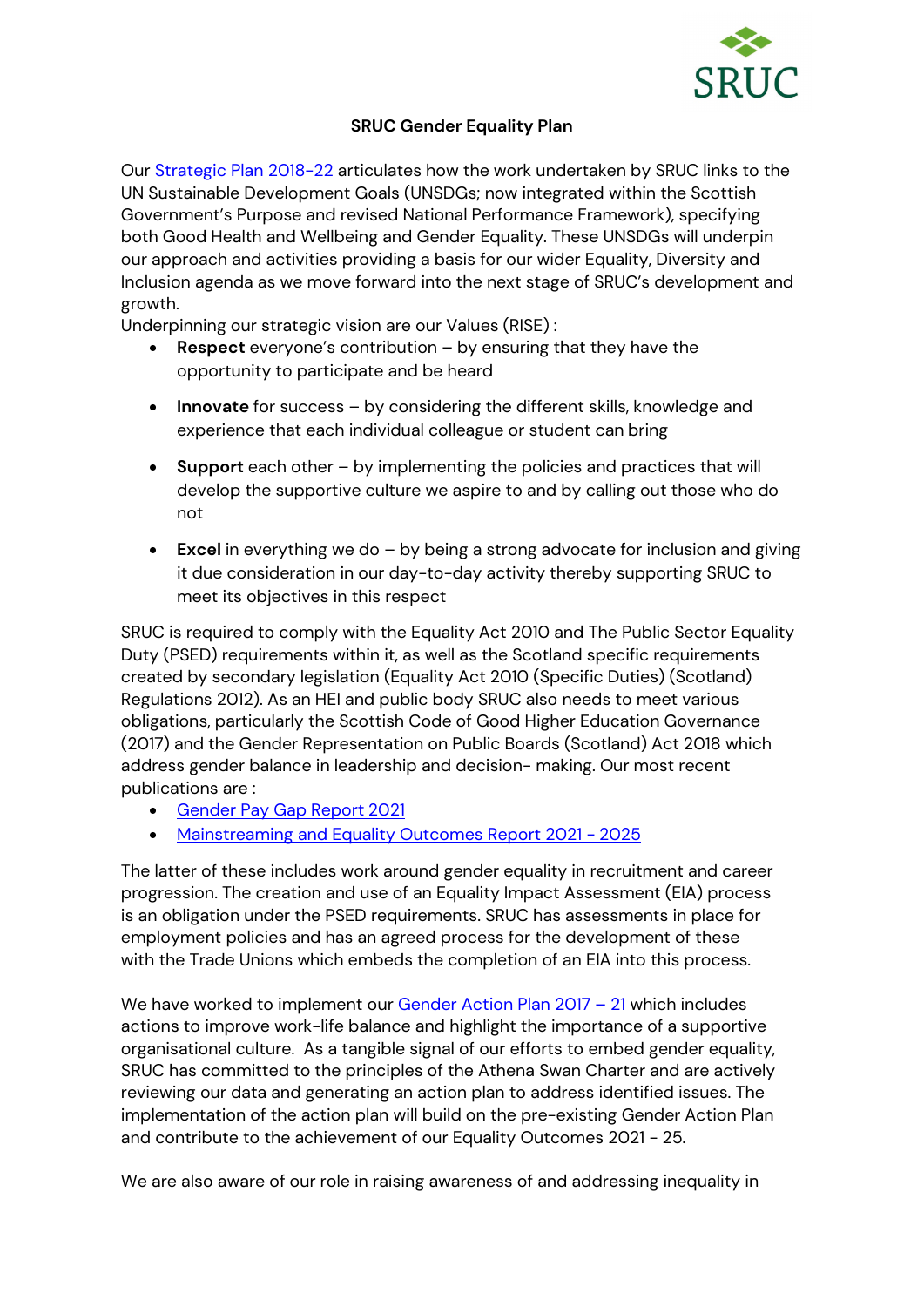

our sphere of operation and influence and have contributed to national consultation exercises and the development of new initiatives such as the Emily Test Charter which aims to tackle gender-based violence.

SRUC promotes adherence to the RCUK Policy and Guidelines on Governance of Good Research Conduct and the Universities UK Concordat to support research integrity among our researchers. Our Athena Swan Charter application and action plan include actions to build on the principles outlined in these documents to promote integration of the gender dimension into our research planning and processes.

Embedding equality and diversity in the curriculum means the creation of learning, teaching and assessment environments and experiences that proactively eliminate discrimination, promote equality of opportunity and foster good relations in a manner that values, preserves and responds to diversity. By developing inclusive and diversity inclusive curricula, it supports staff and students to be equipped with the knowledge, skills, attributes and attitudes about and towards equality, diversity and cultural difference that enable them to work effectively in a global and interconnected world.

As a tertiary organisation, our approach to inclusivity is important: to support students to be able to join us at various levels, to progress through and across our programmes, and to be successful, we must ensure that our curricula are enabling rather than excluding. To become an enterprise university focused on the natural economy, we also need to equip our students with the ability to work across disciplines, nations and cultures to be able to tackle wicked global problems, which require an interdisciplinary, global citizenship (and sustainable development) mindset. Our approach to the embedding of equality and diversity in the curriculum is based on that advocated by Advance HE.

We also have a programme of activity taking place both internally and externally relating to marking months/weeks and days of recognition relating to protected characteristics and health and wellbeing more generally. This includes the International Day of Women and Girls in Science and International Women's Day. In order to allow the inclusion of actions identified through our Athena Swan Charter application, our intention is to develop a revised, single document Gender Equality Plan following our submission to the Charter (anticipated to be mid-2022). In the meantime we are confident that our activity to support gender equality aligns with the Horizon Europe Gender Equality Plan (GEP) requirements as follows:

#### **Be a public document:**

The documents linked through this statement are also available on our website and our Athena Swan application will be added once available.

#### **Have dedicated resources:**

We have created and appointed to a dedicated Equality, Diversity and Inclusion Lead position. In addition our Athena Swan application and action plan process has